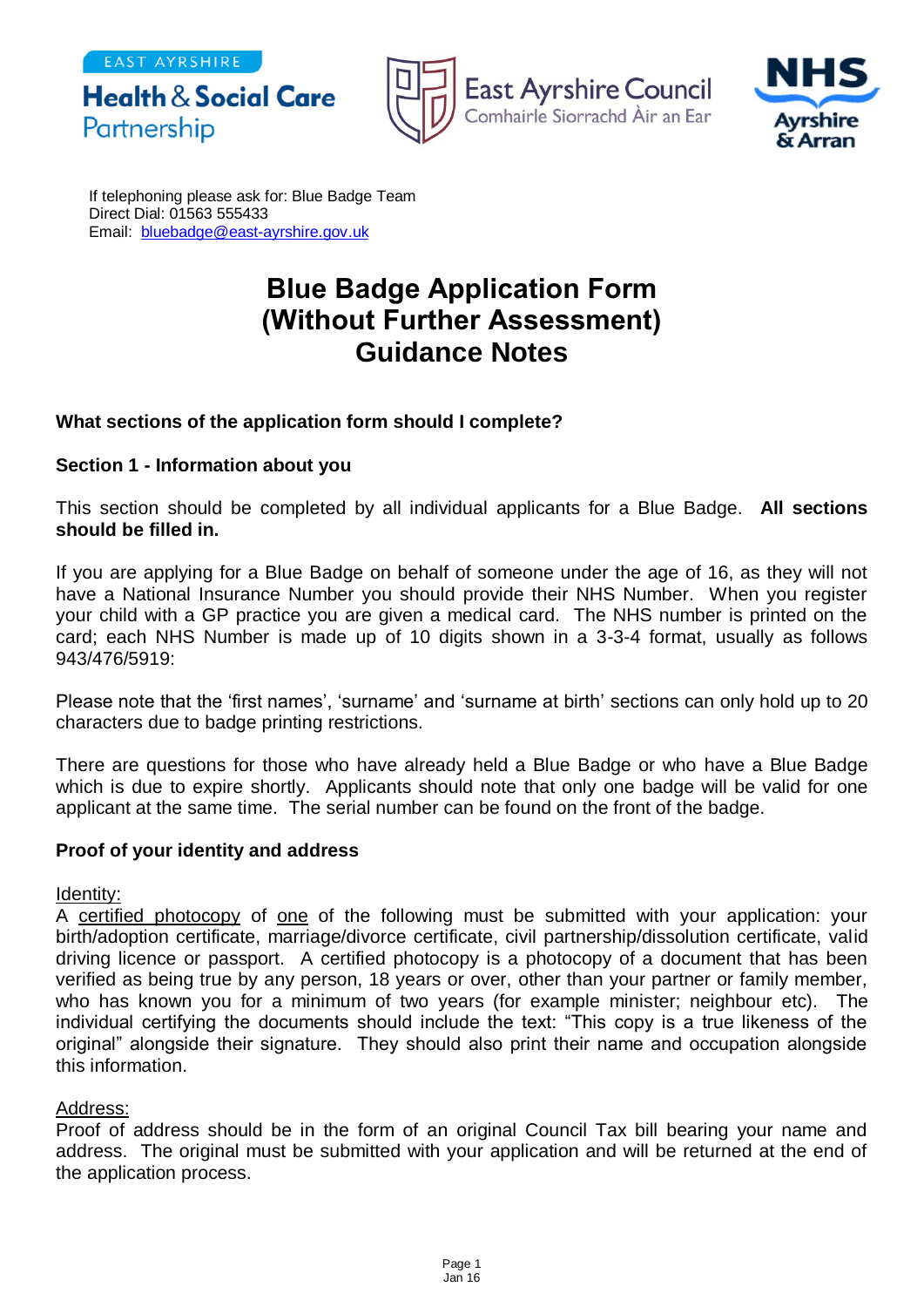You will not need to submit your Council Tax bill if you tick the appropriate box in Section 1, which gives your consent for the local authority to check your address on their Council Tax records or electoral register.

If you are completing the application form on behalf of someone under the age of 16, you should give your consent for the local authority to check school records to confirm their address.

## **Blue Badge Issue Fee**

£20.00 payment will only be taken if your application for a Blue Badge is successful. You will only be issued with a Blue Badge once your payment has been received. You can pay for the badge on collection or by debit card via the telephone if you wish your badge posted to you.

## **Other information**

You should also provide the Vehicle Registration Numbers of the three vehicles in which you are most likely to use a Blue Badge if your application is successful. This information helps local authorities with their enforcement of the Blue Badge scheme rules, but please note that you can use a Blue Badge in other vehicles too.

## **Section 2 – Questions for 'without further assessment' applicants**

You will be automatically eligible for a badge if you are more than two years old, can satisfy residency and identity checks, and meet at least one of the eligibility criteria in section 2 of the application. You will need to provide the appropriate documentation to prove eligibility under one of the criteria. An example of proof of entitlement is proof of payment of the allowance. Any documents sent in as proof of entitlement will be returned to the applicant as quickly as possible, once they are no longer needed by the local authority.

## Section 2a

Please complete this section if you are registered as severely sight impaired (blind). You are asked to state the name of the local authority with which you are registered. In many cases, you will be registered with the same authority to which the application for a badge is being made. If this is not the case, local authorities will check with the named authority that you are registered as severely sight impaired (blind).

The current formal notification required to severely sight impaired (blind) is:

- For an adult your Certificate of Vision Impairment (CVI) Scotland form or a previous equivalent (BP1 form – Blindness or Defective Vision Form), signed by a Consultant Ophthalmologist and held by your Social Services Department or local visual impairment society.
- For a child or young person under the age of 16 years a letter of confirmation of visual impairment including a statement of the severity signed by a healthcare professional in the local Visual Impairment network for Children and Young People (VINCYP) Team.

# Section 2b

Please complete this section if you receive the Higher Rate of the Mobility Component of Disability Living Allowance (HRMCDLA). You will have had an award notice letter from the Pension, Disability and Carers Service (PDCS). You will also have been sent an annual uprating letter stating your entitlement. This uprating letter can be used as proof of receipt of HRMCDLA if your award letter is more than 12 months old. If you have lost your HRMCDLA award letter or your uprating letter, then please contact the PDCS for a current award letter by:

- Telephone: 08457 123 456
- Textphone: 08457 224 433
- Email: DCPU.Customer-Services@dwp.gsi.gov.uk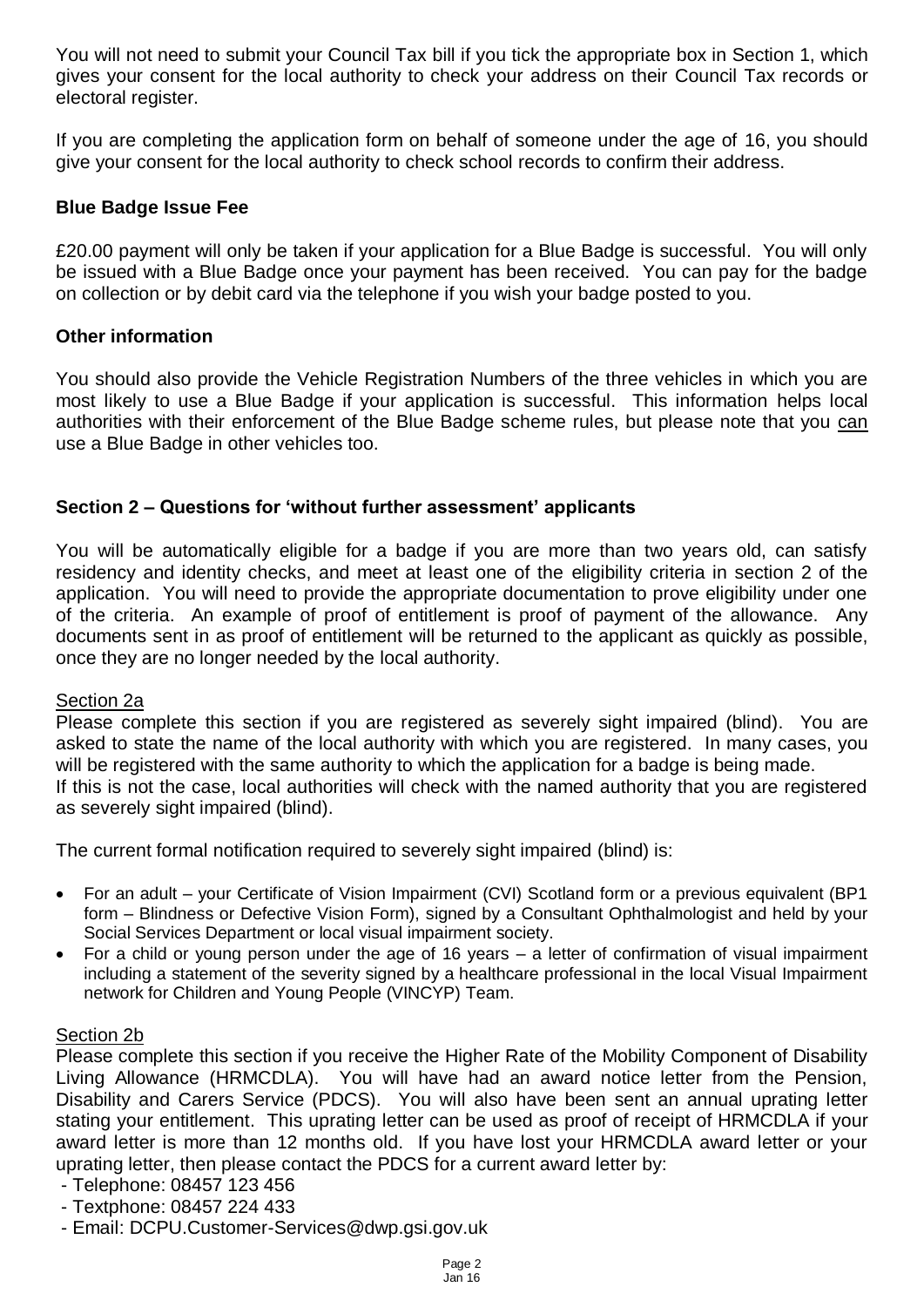This helpline is open from 7.30am to 6.30pm Monday to Friday, and further details can be found online at:

[http://www.direct.gov.uk/en/DisabledPeople/FinancialSupport/DisabilityLivingAllowance/DG\\_1001](http://www.direct.gov.uk/en/DisabledPeople/FinancialSupport/DisabilityLivingAllowance/DG_10011925) [1925](http://www.direct.gov.uk/en/DisabledPeople/FinancialSupport/DisabilityLivingAllowance/DG_10011925) 

## Section 2c

Please complete this section if you receive Personal Independence Payment (PIP) and your decision letter states that you meet one of the following 'Moving Around' descriptors within the Mobility Component:

- I've decided that] You can stand and then move unaided more than 20 metres but no more than 50 metres. [This gives you a score of 8.]
- I've decided that You can stand and then move using an aid or appliance more than 20 metres but no more than 50 metres. [This gives you a score of 10.]
- I've decided that You can stand and then move more than 1 metre but no more than 20 metres either aided or unaided. [This gives you a score of 8.]
- [I've decided that] You cannot, either aided or unaided, stand or move more than 1 metre. [This gives you a score of 12.]

Your decision letter, or your annual uprating letter if your decision letter is more than twelve months old, can be used as proof of receipt of the relevant PIP award. If you have lost your PIP decision letter, then please contact DWP for a PIP decision letter by:

-Telephone: 08458 503 322 -Textphone: 08456 016 677

This helpline is open from 8am to 6pm Monday to Friday, and further details can be found online at<https://www.go.uk/pip>

## Section 2d

Please complete this section if you receive Personal Independence Payment (PIP) and your decision letter states that you meet one of the following 'Planning and Following Journeys' descriptors within the Mobility Component:

 [I've decided that] You cannot follow the route of a familiar journey without another person, [an] assistance dog or [an] orientation aid. [This gives you a score of 12.]

Your decision letter, or your annual uprating letter if your decision letter is more than twelve months old, can be used as proof of receipt of the relevant PIP award. If you have lost your PIP decision letter, then please contact DWP for a PIP decision letter by:

-Telephone: 08458 503 322 -Textphone: 08456 016 677

This helpline is open from 8am to 6pm Monday to Friday, and further details can be found online at<https://www.go.uk/pip>

# Section 2e

Please complete this section if:

- you were in receipt of a fixed term award of the Higher Rate of the Mobility Component of Disability Living Allowance immediately before being assessed for Personal Independence Payment (PIP)
- you did not receive the Mobility Component of PIP at 8 points or more for the 'Moving' Around' or 12 points for the 'Planning and Following Journeys'; and